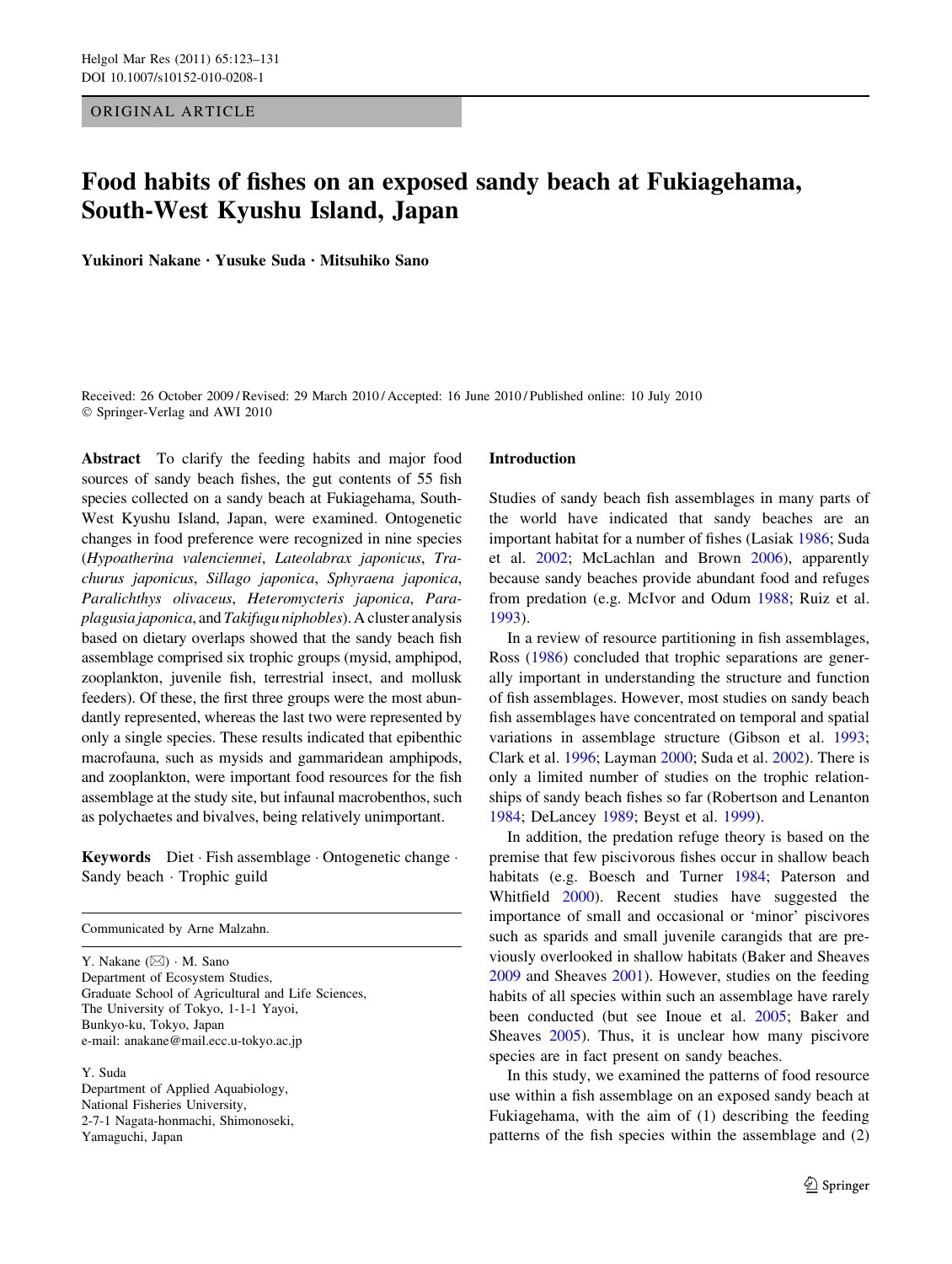identifying the feeding guild structures in the assemblage by determining the degree of dietary overlap among species.

## Materials and methods

### Study area

The study was carried out at Fukiagehama (31°28'N, 130°18'E), situated on the South-West coast of Kyushu Island, temperate zone of Japan, and opening broadly to the northern part of the East China Sea (Fig. 1). The sandy beach was approximately 45 km long, with three distinct beach zone represented by different beach types (northernmost zone—reflective beach, southernmost zone—dissipative beach, and middle zone—intermediate beach) (Fig. 1). The dissipative beach was characterized by a wide, low-inclination surf zone across which breaking waves gradually dissipated their force. In contrast, the reflective beach had a relatively steep slope and no surf zone, waves breaking abruptly near the shoreline. The intermediate beach was located between the dissipative and reflective types, being best characterized as a ridge-runnel system.



Fig. 1 Map of the sandy beach of Fukiagehama, South-West Kyushu Island, Japan, showing sampling sites (filled black circle) in three coastal segments representing different beach types (reflective, intermediate with a ridge-runnel system, and dissipative)

### Fish sampling

Because of the environmental differences among the three beach types, fish were sampled from each using a beach seine net (4 mm square mesh, 16 m wide and 1.5 m deep), which was pulled parallel to the shore line in a water depth of approximately 0.5 m. Sampling was conducted at low tide between 0900 and 1600 h in May, August, and November 2006 and 2007. Each specimen was immobilized on ice immediately after collection. The body cavity was subsequently injected with concentrated formalin and the specimens preserved in 10% formalin. Very small individuals (too small for injection) were placed directly into 10% formalin after immobilization. In the laboratory, specimens were identified to species level following Nakabo ([2002\)](#page-8-0) and Okiyama ([1988\)](#page-8-0) and their standard lengths (SL) measured to the nearest 0.1 mm.

### Gut content analysis

A total of 2,357 individuals representing 55 species were examined (Table [1](#page-2-0)). Some studies have suggested that fewer than five individuals containing food are inadequate for a realistic food item representation of a species (Nakamura et al. [2003;](#page-8-0) Inoue et al. [2005\)](#page-8-0). However, all species with fewer than five individuals in this study were subjected to gut content analyses because of the value of dietary information for rare species (e.g. Platax boersii and Kuhlia mugil). Food items in the stomach contents or anterior half of the gut (if the fish lack a stomach) of each specimen were identified to the lowest possible taxon, and the percentage volume of each food item in the diet visually estimated under a binocular microscope, as follows: initially, gut contents were squashed on a 1 mm  $\times$  1 mm grid slide to a uniform depth of 1 mm and the area covered by each item measured. The measured area was then divided by the total area of the gut contents in order to calculate the percentage volume of that item in the diet (Horinouchi and Sano [2000](#page-8-0); Kanou et al. [2004](#page-8-0)). Food resource use was expressed as mean percentage composition of each item by volume, which was calculated by dividing the sum total of the individual volumetric percentage for the item by the number of specimens examined (Sano et al. [1984](#page-8-0); Sano [1989](#page-8-0)). We have compared food habit of each species among different size class after stomach content inspection, and dealing as different size class group if significant difference was recognized by this analysis. Specimens with empty guts (13.0%) were excluded from this analysis.

#### Data analyses

Percentage data of food items of each species were pooled for each year, season, and beach site, because the aim of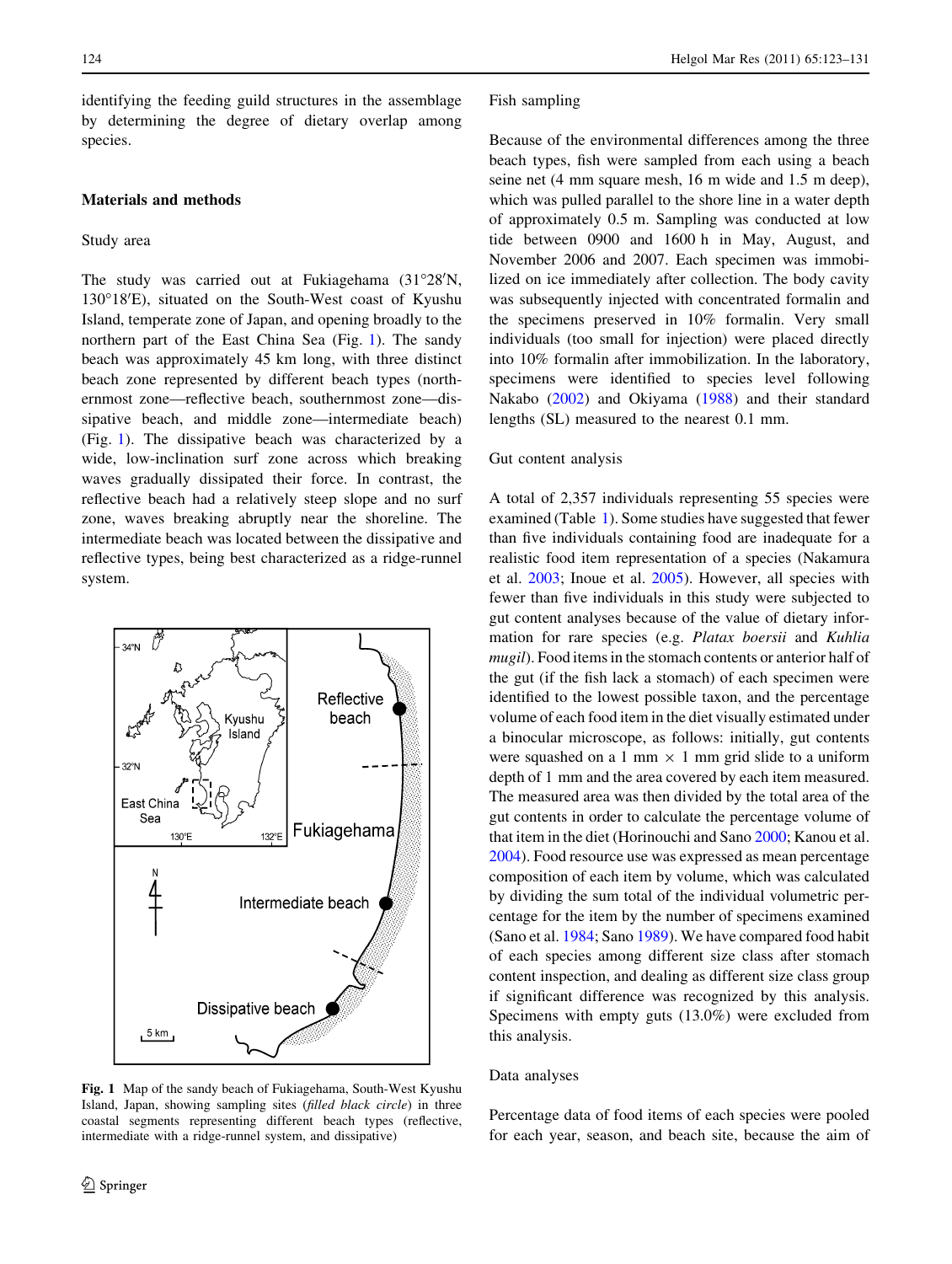# <span id="page-2-0"></span>Table 1 Number of specimens and standard length (SL) of each species used for gut content analyses

| Family          | Species                                 | Number of specimens |                          |                |                   | $SL$ (mm)      |
|-----------------|-----------------------------------------|---------------------|--------------------------|----------------|-------------------|----------------|
|                 |                                         | Reflective          | Intermediate             | Dissipative    | Total             |                |
| Dasyatidae      | Dasyatis akajei                         |                     | 1                        | 1              | $\overline{c}$    | 250, 395       |
| Albulidae       | Albula neoguinaica                      |                     | $\overline{\mathcal{A}}$ | 7              | 11                | $20 - 28$      |
| Anguillidae     | Anguilla japonica                       |                     |                          | 1              | $\mathbf{1}$      | 118            |
| Clupeidae       | Spratelloides gracilis                  |                     |                          | $\overline{c}$ | $\overline{2}$    | 28, 32         |
|                 | Amblygaster leiogaster                  | 3                   |                          |                | 3                 | $27 - 30$      |
| Engraulidae     | Engraulis japonicus                     |                     |                          | 126            | 126               | $24 - 55$      |
| Chanidae        | Chanoschanos                            | 1                   | $\mathfrak{2}$           | 3              | 6                 | $29 - 39$      |
| Plotosidae      | Plotosus lineatus                       |                     |                          | 1              | $\mathbf{1}$      | 154            |
| Synodontidae    | Trachinocephalus myops                  |                     |                          | 3              | 3                 | $33 - 38$      |
| Antennariidae   | Antennarius striatus                    |                     | 1                        |                | $\mathbf{1}$      | 17             |
| Syngnathidae    | Syngnathus schlegeli                    |                     | 1                        |                | $\mathbf{1}$      | 85             |
| Mugilidae       | Mugil cephalus cephalus                 | $\mathfrak{2}$      | 20                       | 21             | 43                | $17 - 29$      |
| Atherinidae     | Hypoatherina tsurugae                   |                     | 1                        |                | $\mathbf{1}$      | 85             |
|                 | Hypoatherina valenciennei               | 11                  | 45                       | 122            | 178               | 18-97          |
| Hemiramphidae   | Hyporhamphus sajori                     |                     |                          | 19             | 19                | $153 - 183$    |
| Belonidae       | Strongylura anastomella                 |                     | 1                        |                | 1                 | 690            |
| Scorpaenidae    | Apistus carinatus                       | 6                   | 1                        |                | 7                 | $9 - 17$       |
| Platycephalidae | Platycephalus sp.                       | 2                   | 3                        | 2              | 7                 | 168-500        |
|                 | Cociella crocodila                      | 1                   |                          | 1              | $\overline{2}$    | 66, 130        |
| Moronidae       | Lateolabrax japonicus                   | 6                   | 11                       | 72             | 89                | $22 - 133$     |
| Scombropidae    | Scombrops boops                         |                     | 1                        |                | $\mathbf{1}$      | 95             |
| Carangidae      | Trachurus japonicus                     | 1                   | 27                       | 237            | 265               | $27 - 79$      |
|                 | Scomberoides tol                        | 1                   | 5                        | 16             | 22                | $24 - 50$      |
|                 | Trachinotus baillonii                   |                     | $\mathfrak{2}$           |                | $\overline{c}$    | 83, 105        |
|                 | Trachinotus blochii                     | 1                   |                          | $\mathbf{1}$   | $\sqrt{2}$        | 85, 98         |
|                 | Caranx sexfasciatus                     |                     |                          | 5              | 5                 | $61 - 88$      |
|                 | Caranx ignobilis                        |                     | 3                        | 10             | 13                | $82 - 112$     |
|                 | Guathanodon speciosus                   | 1                   | $\mathbf{1}$             |                | $\overline{2}$    | 42, 43         |
| Leiognathidae   | Leiognathus nuchalis                    |                     |                          | 11             | 11                | $18 - 25$      |
| Gerridae        | Gerres erythrourus                      | 1                   |                          | 3              | 4                 | $12 - 13$      |
|                 | Gerres equulus                          |                     |                          | 21             | 21                | $10 - 14$      |
| Haemulidae      | Plectorhinchus cinctus                  | 9                   | $\overline{c}$           | $\tau$         | 18                | $12 - 105$     |
| Sparidae        |                                         |                     |                          |                |                   |                |
| Sciaenidae      | Acanthopagrus latus<br>Nibea mitsukurii | 1                   |                          | 2              | 2<br>$\mathbf{1}$ | 101, 103<br>15 |
|                 |                                         | 38                  | 81                       | 774            | 893               | $14 - 134$     |
| Sillaginidae    | Sillago japonica                        |                     |                          |                |                   | 25             |
| Pomacentridae   | Chromis notata notata                   |                     |                          | $\mathbf{1}$   | $\mathbf{1}$      |                |
| Terapontidae    | Terapon jarbua                          |                     |                          | 10             | 10                | $73 - 86$      |
| Kuhliidae       | Kuhlia mugil                            | 1                   |                          |                | $\mathbf{1}$      | 84             |
| Girellidae      | Girella punctata                        | 2                   | 3                        | 3              | 8                 | $10 - 23$      |
| Centrolophidae  | Psenopsis anomala                       | 1                   |                          |                | 1                 | 31             |
| Polynemidae     | Polydactylus plebeius                   | 2                   | 3                        |                | 5                 | $30 - 72$      |
| Percophidae     | Matsubaraea fusiforme                   |                     | 8                        | 10             | 18                | $32 - 63$      |
| Callionymidae   | Eleutherochir opercularis               |                     | 5                        |                | 5                 | $16 - 23$      |
|                 | Repomucenus lunatus                     |                     |                          | 2              | 2                 | 31, 45         |
| Gobiidae        | Salangichthys microdon                  | 13                  | 4                        | 11             | 28                | $15 - 45$      |
|                 | Gymnogobius urotaenia                   |                     | $\mathbf{1}$             | 5              | 6                 | $19 - 25$      |
|                 | Favonigobius gymnauchen                 |                     |                          | 3              | 3                 | $29 - 59$      |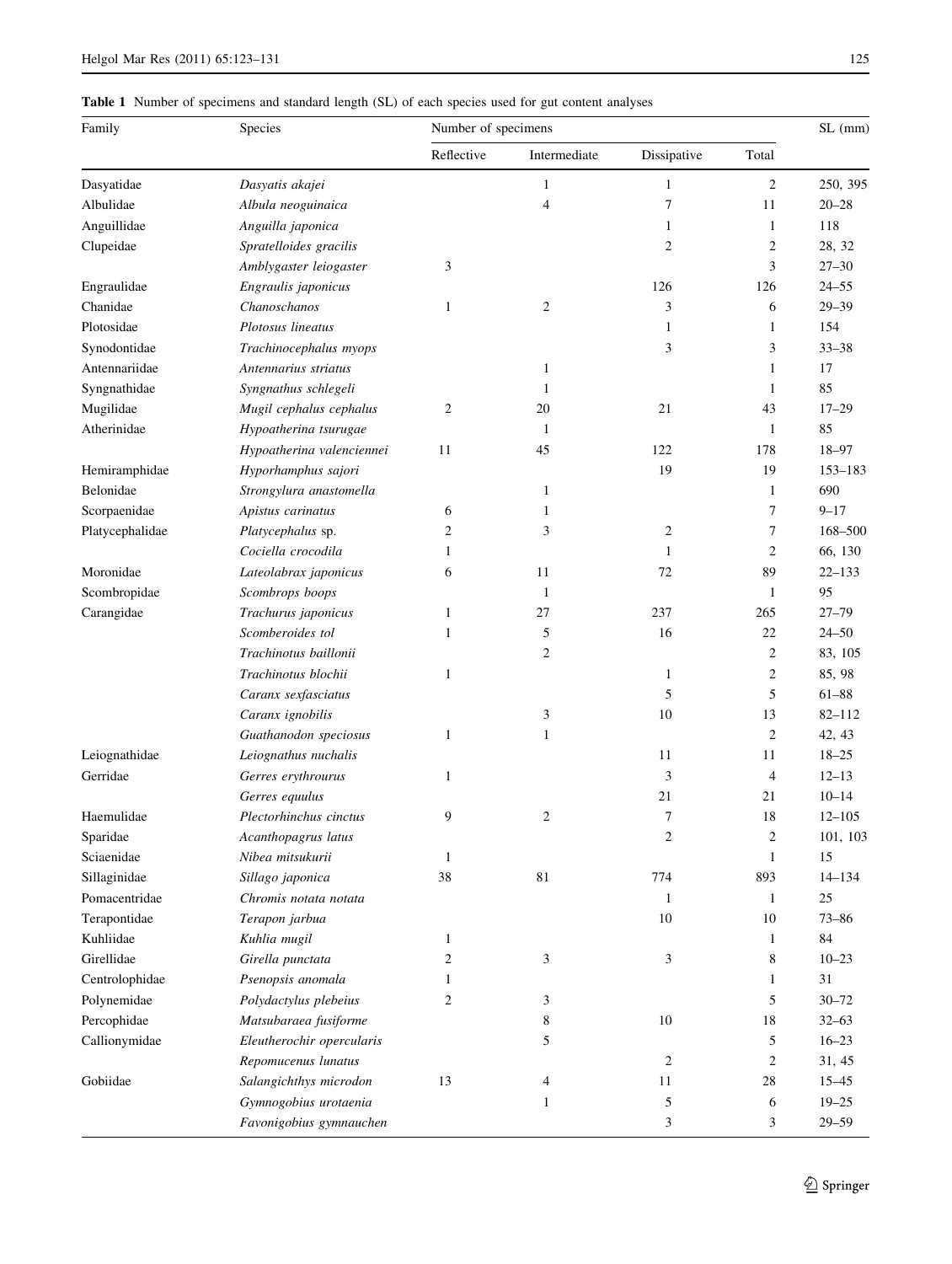<span id="page-3-0"></span>Table 1 continued

| Family                | Species                 | Number of specimens |              |             |       | $SL$ (mm)  |
|-----------------------|-------------------------|---------------------|--------------|-------------|-------|------------|
|                       |                         | Reflective          | Intermediate | Dissipative | Total |            |
| Ephippidae            | Platax boersii          |                     |              |             |       | 17         |
| Sphyraenidae          | Sphyraena japonica      |                     | 22           | 57          | 79    | $33 - 67$  |
| Paralichthyidae       | Paralichthys olivaceus  | 6                   | 15           | 20          | 41    | $26 - 181$ |
|                       | Tarphops oligolepis     |                     | 3            | 26          | 29    | $19 - 65$  |
| Soleidae              | Heteromycteris japonica |                     | 7            | 135         | 143   | $15 - 96$  |
| Cynoglossidae         | Paraplagusia japonica   | 48                  | 36           | 21          | 105   | $16 - 266$ |
|                       | Arelia bilineata        |                     |              |             |       | 285        |
| Tetraodontidae        | Takifugu niphobles      | 24                  | 63           | 17          | 104   | $15 - 118$ |
| Total no. individuals |                         | 183                 | 383          | 1.791       | 2,357 |            |
| Total no. species     |                         | 25                  | 32           | 41          | 55    |            |

| Table 2 Gut content            |  |
|--------------------------------|--|
| components of fishes collected |  |
| on the sandy beach at          |  |
| Fukiagehama                    |  |

| Category                                                                        | Food item (code <sup>a</sup> )                                                                                                            |
|---------------------------------------------------------------------------------|-------------------------------------------------------------------------------------------------------------------------------------------|
| Zooplankton                                                                     | Calanoid copepods (Cc), Ostracods (Os), Harpacticoid<br>copepods (Hc), Unidentified copepods (Uc), Jellyfishes<br>(Je), Mysid larvae (MI) |
| Mysids                                                                          | Swimming mysids (Sm), Sand-bu rowing mysids (Bm)                                                                                          |
| Amphipods                                                                       | Gammaridean amphipods (Ga), Hyperiidean amphipods<br>(Hy)                                                                                 |
| <b>Isopods</b>                                                                  | $Isopods$ ( $Is$ )                                                                                                                        |
| Decapods                                                                        | Crabs (Cr), Shrimps (Sh), Callianassids (Ca)                                                                                              |
| <b>Mollusks</b>                                                                 | Gastropods (Gp), Bivalves (Bi)                                                                                                            |
| Polychaetes                                                                     | Polychaetes (Po)                                                                                                                          |
| Fishes                                                                          | Fishes (Fi)                                                                                                                               |
| Insects                                                                         | Terrestrial insects (Ti)                                                                                                                  |
| Others (items regarded as separate<br>units in the dietary overlap calculation) | Eggs (Eg), Laganins (La), Cumaceans (Cu), Aquatic<br>plants (Ap), Lepadomorphs (Le)                                                       |

<sup>a</sup> Descriptive codes used in Fig. [2](#page-5-0)

the study was to describe the feeding patterns of the fish species within the assemblage as a whole. Because of individual size variations in some species, different size classes were examined in order to assess any dietary changes with growth. Since the percentage volume of each major food item in the diet of each species changed rather abruptly at a critical size, the lengths at which such changes occurred were taken as transitional points between size classes. Because the assumption of homogeneity of variance for parametric analysis was not met, even for transformed data, non-parametric Kruskal–Wallis and Mann–Whitney analyses were employed to test whether or not size class differences in the percentage volume of each major food item existed. Nemenyi test was performed when significant differences appeared in the Kruskal– Wallis analyses.

In order to sort the sandy beach fishes into groups that took similar food, dietary overlaps were calculated and a cluster analysis applied. For calculation of dietary overlaps, prey items were grouped in mutually exclusive categories (Table 2). Calculation of the dietary overlap between all species pairs was based on mean percentage volumetric composition of each prey category. For the species with size class differences in feeding habits, each size class was regarded as a separate unit in the analysis. The degree of similarity of fish assemblages among the sites on each sampling occasion was calculated using the Bray-Curtis similarity coefficient, based on the number of individuals of each species. The overlap data were subjected to an average linkage clustering method in order to generate a diet similarity phenogram for the assemblage. This clustering algorithm was used so as not to unduly distort multivariate species (Jaksić and Medel [1990\)](#page-8-0). We arbitrarily adopted a level of 40% similarity (intermediate overlap value) as a basis for dividing the fishes into feeding groups.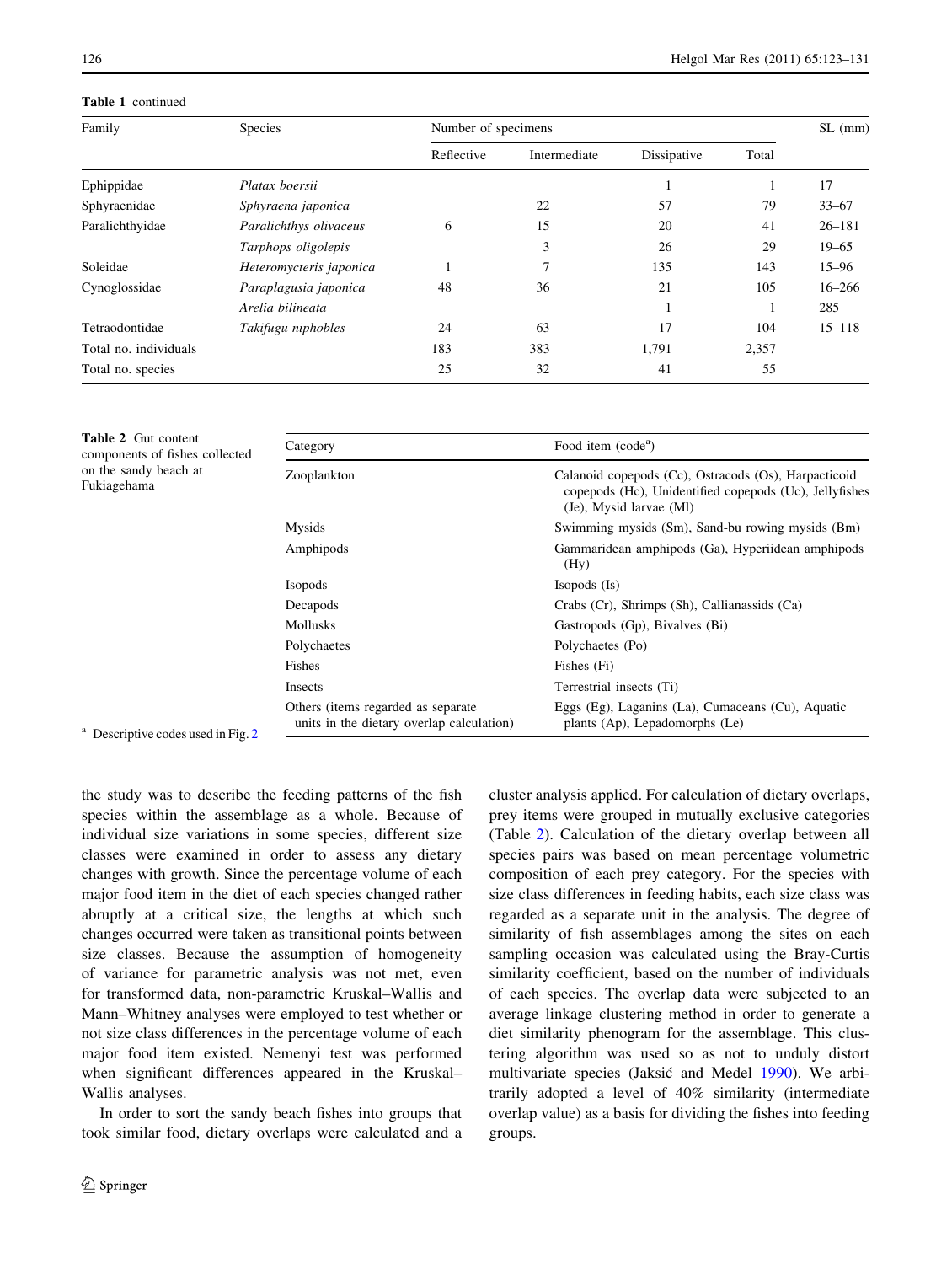### Results

## Diets

The diets of the 55 species sampled are shown in Fig. [2.](#page-5-0) Ontogenetic changes in feeding habitat were recognized in nine species: smatran silverside (Hypoatherina valenciennei), Japanese seabass (Lateolabrax japonicus), Japanese jack mackerel (Trachurus japonicus), Japanese sillago (Sillago japonica), Japanese barracuda (Sphyraena japonica), bastard halibut (Paralichthys olivaceus), bamboo sole (Heteromycteris japonica), black cow-tongue (Paraplagusia japonica), and grass puffer (Takifugu niphobles). These ontogenetic changes in the diets are described below for each species. The feeding habits of the remaining species are not dealt with specifically in the text because their dietary composition is included in Fig. [2](#page-5-0).

Hypoatherina valenciennei—Smaller fish (18–63 mm SL) consumed predominantly planktonic animals, such as ostracods and calanoid copepods, although their importance decreased significantly in the diet of larger individuals (64– 97 mm SL) (Mann–Whitney analysis,  $P < 0.001$  for ostracods and calanoid copepods, respectively). Conversely, the contribution of swimming mysids to the diet increased with fish body size (Mann–Whitney analysis,  $P < 0.001$ ).

Lateolabrax japonicus—In the smaller size class (22– 112 mm SL), swimming mysids were the most important food item. Their contribution to the diet decreased with increasing body size (Mann–Whitney analysis,  $P < 0.001$ ), whereas the percentage volume of juvenile fishes and crabs increased in larger individuals (113–133 mm SL) (Mann– Whitney analysis  $P = 0.005$  for fish,  $P < 0.001$  for crabs).

Trachurus japonicus—The major food item of smaller fish (27–37 mm SL) was harpacticoid copepods but this item decreased in importance in the larger size class (38–79 mm SL) (Mann–Whitney analysis,  $P < 0.001$ ). Conversely, swimming and sand-burrowing mysids became more important with growth (Mann–Whitney analysis,  $P < 0.001$ for both swimming and sand-burrowing mysids).

Sillago japonica—This species fed on several food categories but their relative importance differed among three size classes (14–23, 24–62, and 83–134 mm SL) (Kruskal–Wallis analysis,  $P < 0.001$  for each prey item). Smaller individuals (14–23 mm SL) took chiefly planktonic animals, such as ostracods and calanoid copepods, comprising 82% of the stomach contents by volume, while middle-sized fish (24–62 mm SL) fed mainly on gammaridean amphipods. The contribution to the diet of swimming mysids, shrimps, gammaridean amphipods, polychaetes, and juvenile fishes increased in larger individuals (83–134 mm SL) (Nemenyi test,  $P < 0.05$ ).

Sphyraena japonica—The diet of the smallest size class (33–38 mm SL) consisted mostly of ostracods but their share decreased with body size (Kruskal–Wallis analysis,  $P < 0.001$ ). Middle-sized individuals (39–41 mm SL) consumed mainly swimming mysids, with larger individuals (46–67 mm SL) taking mostly juvenile fishes, along with swimming mysids (Kruskal–Wallis analysis,  $P < 0.001$  for swimming mysids,  $P = 0.003$  for fishes; Nemenyi test,  $P < 0.05$ ).

Paralichthys olivaceus—Swimming mysids constituted the major food of smaller fish (26–105 mm SL) but decreased in importance in larger individuals (109–181 mm SL) (Mann–Whitney analysis,  $P < 0.001$ ). The contribution of juvenile fishes, especially Sillago japonica, increased with body size (Mann–Whitney analysis,  $P < 0.001$ ).

Heteromycteris japonica—Smaller individuals (15– 24 mm SL) took mostly gammaridean amphipods, whereas the larger size class (25–96 mm SL) fed predominantly on sand-burrowing mysids and mysid larvae. The relative importance of gammaridean amphipods, sand-burrowing mysids, and mysid larvae in the diet differed significantly between the size classes (Mann–Whitney analysis,  $P<0.001$  for, gammaridean amphipods and mysid larvae, respectively,  $P = 0.03$  for sand-burrowing mysids).

Paraplagusia japonica—The diet of the smallest size class (16–50 mm SL) consisted largely of harpacticoid copepods and mysid larvae. However, their relative importance decreased with increasing body size (52–109 and 126–266 mm SL) (Kruskal–Wallis analysis,  $P < 0.001$ for both harpacticoid copepods and mysid larvae). The largest individuals (52–109 and 126–266 mm SL) fed mainly on gammaridean amphipods, gastropods, swimming mysids, bivalves, and polychaetes (Kruskal–Wallis analysis,  $P < 0.001$  for gammaridean amphipods, gastropods, swimming mysids, and bivalves  $P = 0.01$  for polychaetes; Nemenyi test,  $P < 0.05$ ).

Takifugu niphobles—Smaller fish (15–65 mm SL) preyed primarily on gammaridean amphipods and swimming mysids, but the relative importance of these items decreased in the diet of larger individuals (82–118 mm SL) (Kruskal–Wallis analysis,  $P < 0.001$  for gammaridean amphipods,  $P = 0.01$  for swimming mysids; Nemenyi test,  $P < 0.05$ ). In the middle- (69–78 mm SL) and large- (82– 118 mm SL) sized classes, on the other hand, the contribution to the diet of juvenile fishes, decapods (such as callianassid shrimps and crabs) and bivalves increased significantly (Kruskal–Wallis analysis,  $P < 0.001$  for each food item; Nemenyi test,  $P < 0.05$ ).

# Feeding guild

As mentioned earlier, successive changes in food preference by size class were recognized in nine species, each size class of each species therefore being regarded as a separate unit for the cluster analysis. Cluster analysis,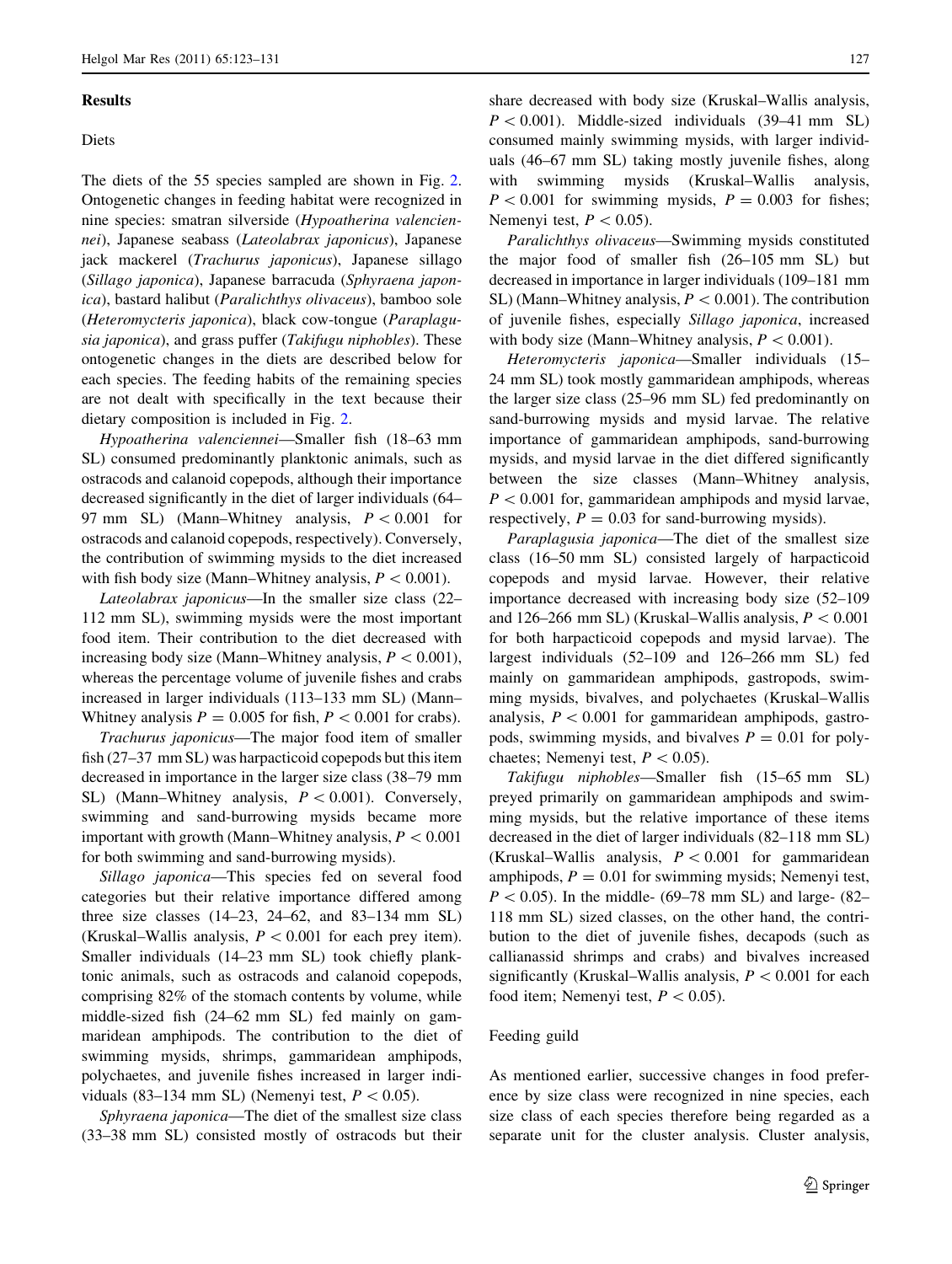<span id="page-5-0"></span>

Fig. 2 Dendrogram obtained from dietary overlap data and mean percentage volume of food items (%V) of each species. Abbreviations given in Table [2.](#page-3-0) \*, Fish with ontogenetic dietary shift; M, items composing less than 3% of gut content volume of each species; SL,

standard length; n, number of fish examined containing food. At the 40% similarity level, the assemblage was divided into six trophic groups: A mysid feeders, B amphipod feeders, C terrestrial insect feeder, D zooplankton feeders, E fish feeders, and F mollusk feeder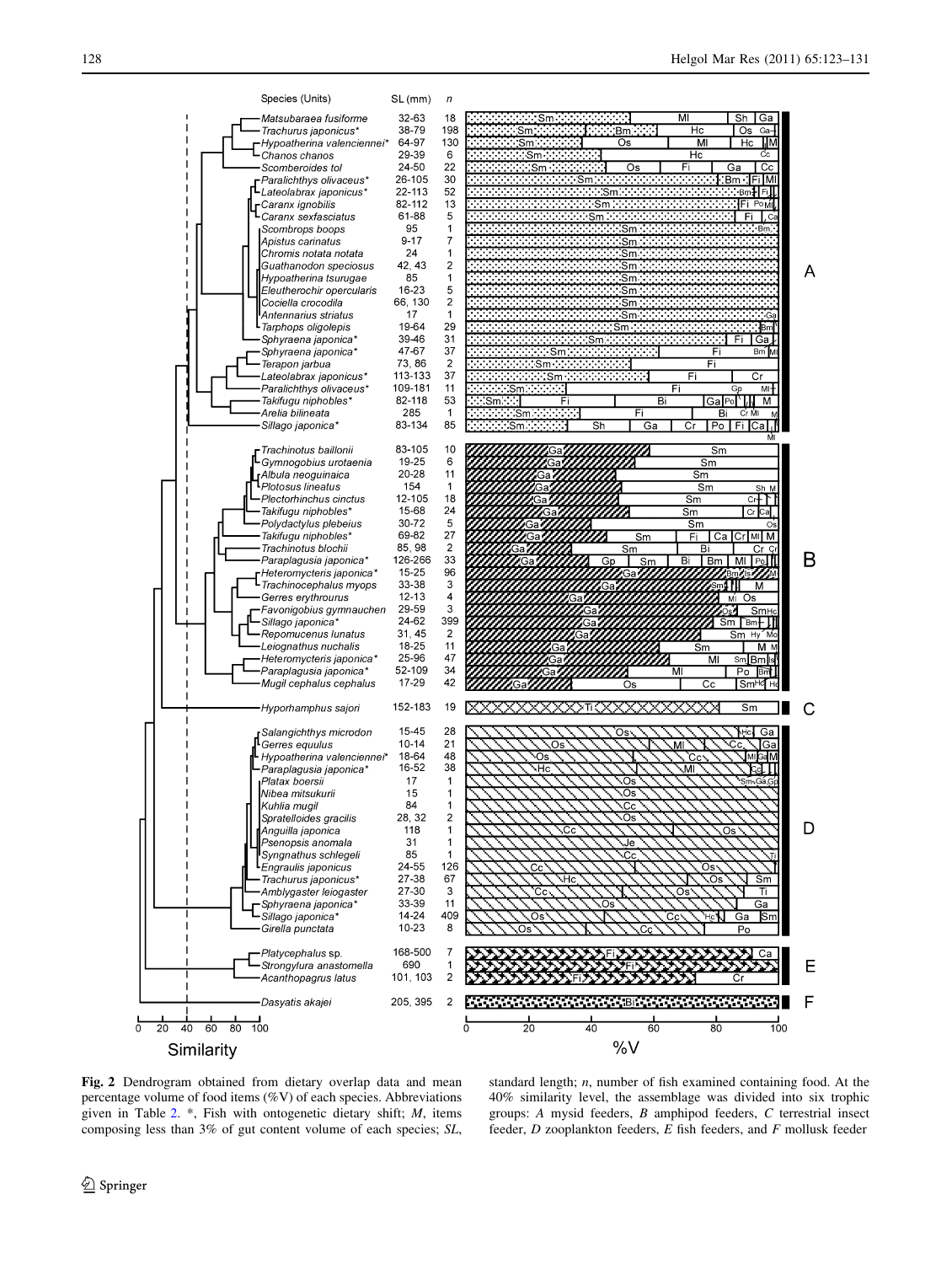<span id="page-6-0"></span>based on the dietary overlap among species, showed that the sandy beach fish assemblage was divided into six trophic guilds at a level of 40% similarity (Fig. [2](#page-5-0)).

Mysid feeders (guild A in Fig. [2\)](#page-5-0) comprised 26 species or size groups. Members of this group preyed mostly on swimming mysids (e.g. Acanthomysis nakazatoi and Acanthomysis pseudomitsukurii), sand-burrowing mysids (e.g. Archaeomysis vulgaris and Iiella oshimai) being consumed by only a limited number of species.

Amphipod feeders (guild B) were represented by 20 species or size groups. Although gammaridean amphipods were the most dominant food item, other items, such as swimming mysids, were also important.

Terrestrial insect feeder (guild C) included only one species, *Hyporhamphus sajori*, which captured primarily terrestrial insects (e.g. ants and dipterans).

Zooplankton feeders (guild D) comprised 17 species or size groups, most of which took mainly calanoid copepods and ostracods. Other items, such as mysid larvae and harpacticoid copepods, were also important for some group members. Zooplankton consumed by this guild was autochthonous.

Fish feeders (guild E) included three species or size groups. All members of this guild exclusively or chiefly captured juvenile fishes, including Engraulis japonicus, Matsubaraea fusiforme, and Sillago japonica, the later species being consumed extensively. Platycephalus sp. and Acanthopagrus latus also took other items, such as callianassid shrimps and crabs.

Mollusk feeder (guild F) was represented by a single species only, Dasyatis akajei, which fed exclusively on venerid bivalves.

### Important food

Based on the cumulative percentage volume values of all fish units for each food item and the percentage of fish units consuming each item, swimming mysids comprised the most important food item for the sandy beach fish assemblage at Fukiagehama (Table 3). Gammaridean amphipods and ostracods were also consumed by many fish units (50 and 29% of total, respectively), being the second and third most important items by cumulative percentage volume, respectively. Ostracods were largely consumed by small juvenile fishes (e.g. Paraplagusia japonica, Hypoatherina valenciennei, Sillago japonica, and Sphyraena japonica), whereas gammaridean amphipods tended to be taken by larger individuals (e.g. Paraplagusia japonica and Sillago japonica) (Fig. [2](#page-5-0)). Fishes and calanoid copepods were the fourth and fifth most important items by cumulative percentage volume, respectively, although consumed by about 20% of the fish units.

Table 3 Cumulative percentage volume (%V) for each food item (listed in decreasing order) and percentage of fish units consuming each item (%U)

| Food items            | $%V$ total | %U |
|-----------------------|------------|----|
| Swimming mysids       | 2,362      | 71 |
| Gammaridean amphipods | 1,268      | 50 |
| Ostracods             | 910        | 29 |
| Fishes                | 577        | 26 |
| Calanoid copepods     | 502        | 18 |
| Harpacticoid copepods | 264        | 16 |
| Mysid larvae          | 213        | 25 |
| <b>Bivalves</b>       | 186        | 9  |

# Discussion

In general, fish species in the sandy beach study areas had essentially similar diets to those described in other sandy beach habitats. In some species, however, differences in food habits were found between the present and previous studies. For example, Plectorhinchus cinctus (11–55 mm SL) on a sandy beach at Sanrimatsubara, Fukuoka, southern Japan, was recognized as a benthic or epibenthic crustacean feeder, taking mostly mysids (Inoue et al. [2005](#page-8-0)), and Paraplagusia japonica (56–116 mm SL) on Yanagihama Beach, Nagasaki, southern Japan, fed mainly on copepods (Noichi et al. [1993\)](#page-8-0). At Fukiagehama, however, the major food item of these species, having similar body sizes as those in the aforementioned studies, comprised gammaridean amphipods. Furthermore, ostracods were the most important food item of Sillago japonica (14–24 mm SL) at Fukiagehama, although the species (14–17 mm SL) at Tateyama Bay, Chiba, central Japan, consumed primarily copepods (Arayama et al. [2003](#page-7-0)). In a sandy beach at Higashihama, Kumamoto, southern Japan, Takifugu niphobles (40–105 mm SL) took mostly callianassid shrimps (Yamahira et al. [1996\)](#page-8-0). In contrast, the present study found that it fed dominantly on gammaridean amphipods, along with swimming mysids. Such food item differences may be partly related to geographic variations, including differences in food availability and/or habitat characteristics (i.e., beach exposure and type) at different locations.

Ontogenetic changes in food preference were recognized in at least nine species, including the four most dominant (Sillago japonica, Trachurus japonicus, Takifugu niphobles, and Hypoatherina valenciennei). Each of these had relatively wide range of fish length compared with other fishes in this study. Such ontogenetic differences in food habits, at least for some species, may be related to increasing gape size with growth, as a greater mouth width enables the capture of longer or larger prey (Checkley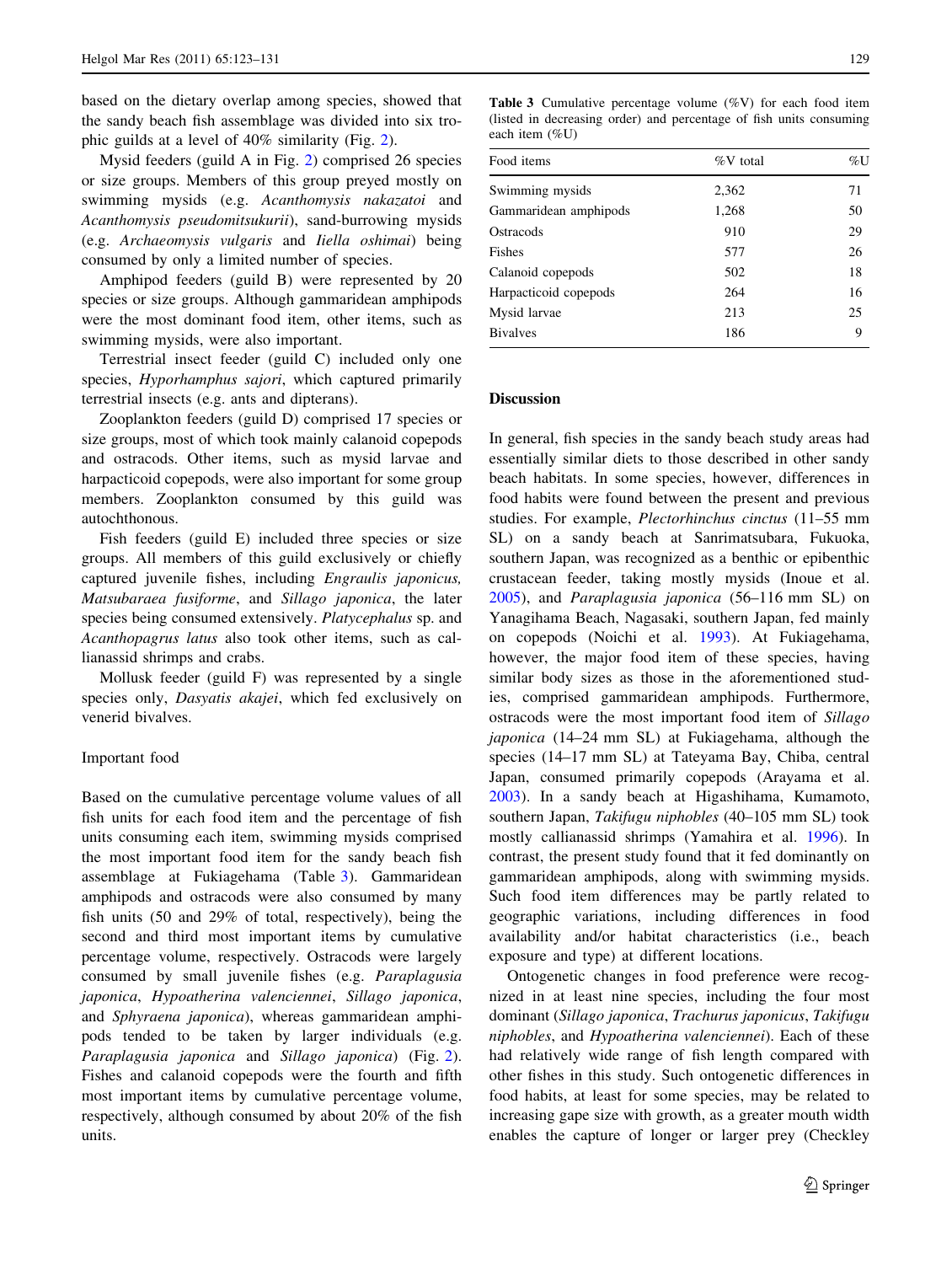<span id="page-7-0"></span>1982; Schmitt [1986;](#page-8-0) Boubée and Ward 1997; Lukoschek and McCormick [2001;](#page-8-0) Kanou et al. [2005](#page-8-0)). The harder teeth of larger individuals enable the crushing of armored animals, which juveniles are unable to do (Gosline [1971](#page-8-0); Wainwright [1988;](#page-8-0) Horinouchi et al. [1996](#page-8-0)). Other mechanisms, such as greater catching ability with growth (Horinouchi and Sano [2000](#page-8-0)), changes in intestinal microbial community (Luczkovich and Stellwag [1993\)](#page-8-0), niche partitioning (Holbrook and Schmitt [1992](#page-8-0)), and increasing alimentary canal length (Arayama et al. 2003) may also be responsible for such dietary changes.

Fishes collected in this study fell into six trophic groups. Among these, the most abundant feeding guild by unit number was mysid feeders (26 species or size groups). Mysids are known to be extremely common inhabitants on sandy beaches throughout the world (Cockcroft et al. 1988; Takahashi and Kawaguchi [1995;](#page-8-0) McLachlan and Brown [2006\)](#page-8-0). Lasiak and McLachlan ([1987\)](#page-8-0) suggest that opportunistic utilization of such super-abundant prey items may be of immense importance to fishes frequenting highly dynamic environments, such as surf-exposed beaches. In addition to mysid feeders, amphipod feeders (which took predominantly gammaridean amphipods) and zooplankton feeders (which fed mostly on ostracods and calanoid copepods) were the second (20 species or size groups) and third (17 species or size groups) most numerous, respectively. Gammaridean amphipods and zooplankton have also been found to be important food items on other sandy beaches (McFarland [1963](#page-8-0); Ross [1986](#page-8-0); Inoue et al. [2005](#page-8-0)), indicating that epibenthic crustaceans (mysids and gammaridean amphipods) and zooplankton are important as food both for the present sandy beach fish assemblage and those on sandy beaches at other geographic locations (Lasiak [1986;](#page-8-0) McLachlan and Brown [2006](#page-8-0)). These epibenthic crustaceans and zooplankton are also largely consumed by many fishes in other coastal habitats, including tidal mudflats, reed belts, and seagrass beds (Horinouchi and Sano [2000;](#page-8-0) Nakamura et al. [2003;](#page-8-0) Kanou et al. [2004](#page-8-0); Horinouchi et al. [2008\)](#page-8-0).

Infaunal macrobenthos, such as polychaetes and mollusks, on the other hand, were important food items for only a limited number of fish species (only Dasyatis akajei) in the present study, the lessened importance of infaunal macrobenthos to fish diets consisting with the findings of a previous study on another temperate sandy beach (Inoue et al. [2005\)](#page-8-0).

On the present sandy beach, only three species (Platycephalus sp., Strongylura anastomella, and Acanthopagrus latus) were fish feeders. However, several small fishes, such as Paralichthys olivaceus, Takifugu niphobles, and Terapon jarbua, often consumed juvenile fish (Fig. [2](#page-5-0)), although they were not included into the fish feeder guild. Such species may be threat to juvenile and small fish.

In this study, piscivores were hunted mainly juvenile fishes, including Sillago japonica, Engraulis japonicus, Trachurus japonicus, and Matsubaraea fusiforme. This food category, however, was consumed in varying quantities by several species or had a high cumulative percentage volume value (Fig. [2;](#page-5-0) Table [3](#page-6-0)). Nakane et al. [\(2009](#page-8-0)) found that most juveniles of Sillago japonica used as prey in tethering experiments at the present study beach were consumed within a short time  $(\langle 10 \text{ min})$  of the experiments more commencing. These findings indicate that juvenile fishes comprised one of the more significant food items in the overall diet of the sandy beach fish assemblage.

Acknowledgments We are grateful to J. Ohtomi, Y Hayakawa, and the students of the Laboratory of Coastal Ecosystem Conservation, National Fisheries University, for assistance with fieldwork. Constructive comments on the manuscript from H. Kurokura, J. P. Altamirano, G. Hardy, and anonymous reviewers were much appreciated. This study was funded by the twenty-first Century COE Program 'Biodiversity and Ecosystem Restoration Research Project' of the Ministry of Education, Culture, Sports, Science, and Technology of Japan.

### References

- Arayama K, Imai H, Kohno H, Fujita K (2003) Early life history of Japanese whiting Sillago japonica occurring in the surf zone of sandy beaches, Tateyama Bay, central Japan (in Japanese with English abstract). Nippon Suisan Gakkaishi 69:359–367
- Baker R, Sheaves M (2005) Redefining the piscivore assemblage of shallow estuarine nursery habitats. Mar Ecol Prog Ser 291:197– 213
- Baker R, Sheaves M (2009) Overlooked small and juvenile piscivores dominate shallow-water estuarine ''refuges'' in tropical Australia. Estuar Coast Shelf Sci 85:618–625
- Beyst B, Cattrijsse A, Mees J (1999) Feeding ecology of juvenile flatfishes of the surf zone of a sandy beach. J Fish Biol 55:1171– 1186
- Boesch D, Turner RE (1984) Dependence of fishery species on salt marshes: the role of food and refuge. Estuaries 7:460–468
- Boubée JAT, Ward FJ (1997) Mouth gape, food size, and diet of the common smelt Retropinna retropinna (Richardson) in the Waikato River system, North Island, New Zealand. N Z J Mar Freshw Res 31:147–154
- Checkley DM Jr (1982) Selective feeding by Atlantic herring (Clupea harengus) larvae on zooplankton in natural assemblages. Mar Ecol Prog Ser 9:243–245
- Clark BM, Bennett BA, Lamberth SJ (1996) Factors affecting spatial variability in seine net catches of fish in the surf zone of False Bay, South Africa. Mar Ecol Prog Ser 131:17–34
- Cockcroft AC, Webb P, Wooldridge T (1988) Nitrogen regeneration by two surf-zone mysids, Mesopodopsis slabberi and Gastrosaccus psammodytes. Mar Biol 99:75–82
- DeLancey LB (1989) Trophic relationship in the surf zone during the summer at Folly Beach, South Carolina. J Coast Res 5:477–488
- Gibson RN, Ansell AD, Robb L (1993) Seasonal and annual variations in abundance and species composition of fish and macrocrustacean communities on a Scottish sandy beach. Mar Ecol Prog Ser 98:89–105